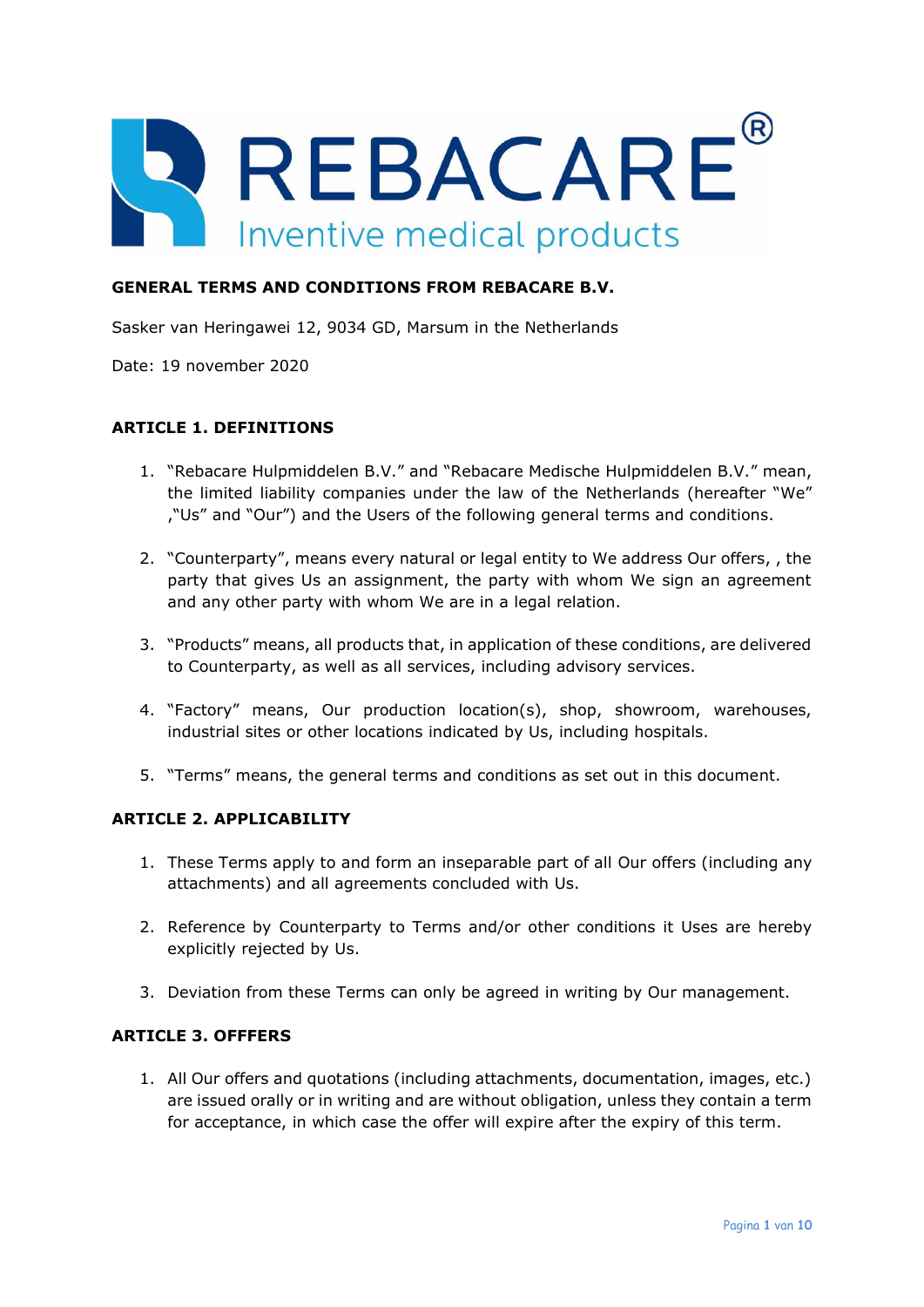- 2. All Our offers are based on the performance of the agreement by Us under normal circumstances and during normal working hours.
- 3. Images, drawings, specification of colors, designs, models, sizes, and any other works containing Our intellectual property, that are shown or provided by Us before or at the conclusion of the agreement are as accurate as possible, but are only provided or shown as a sample or model for indication purposes and are not binding.

# **ARTICLE 4. CONCLUDING AGREEMENTS**

- 1. Agreements are concluded, if Our offer is without obligation, at the moment that Our offer is accepted in writing by the Counterparty, unless We notify Counterparty within ten (10) days of receipt of the acceptance by Counterparty, that no more agreement is desired, in which case Our offer will be deemed to have been legally withdrawn.
- 2. Agreements are concluded if Our offer is irrevocable, meaning if a term is stated by Us in the offer, at the moment of receipt of the written acceptance of Counterparty within the specified term.
- 3. If acceptance by Counterparty deviates from the offer, then this is considered as a new offer from Counterparty and as a rejection of Our offer, even if acceptance only a deviation on minor points.
- 4. If Counterparty makes an offer in the sense of article 4.3., acceptance on Our part will only follow out of a writing acceptance, or if We have started to implement it.
- 5. If a natural or legal entity enters into an agreement with Us as a representative of the Counterparty, the representative is jointly and severally liable towards Us as the represented Counterparty for the correct performance of the agreement, unless expressly agreed otherwise.
- 6. Cancellation of the agreement by Counterparty is only possible by means of a written registered letter from Counterparty to Us and after written permission from Us.
- 7. In the event of cancellation by Counterparty, the latter is obliged to compensate for the loss suffered (costs incurred) damages and any loss of profit.

# **ARTICLE 5. PRICING**

- 1. The prices quoted by Us are net prices and excluding turnover tax (unless stated otherwise) and other government charges related to the sale, delivery and performance of the agreement. In the event of delivery of products, the quoted prices are based on delivery from Factory, unless otherwise agreed in writing.
- 2. Changes in the factors of production (including but not limited to changes in wages, the price of the raw materials, the price of other materials, taxes, levies and any other price-determining factors) may always (including the situation that the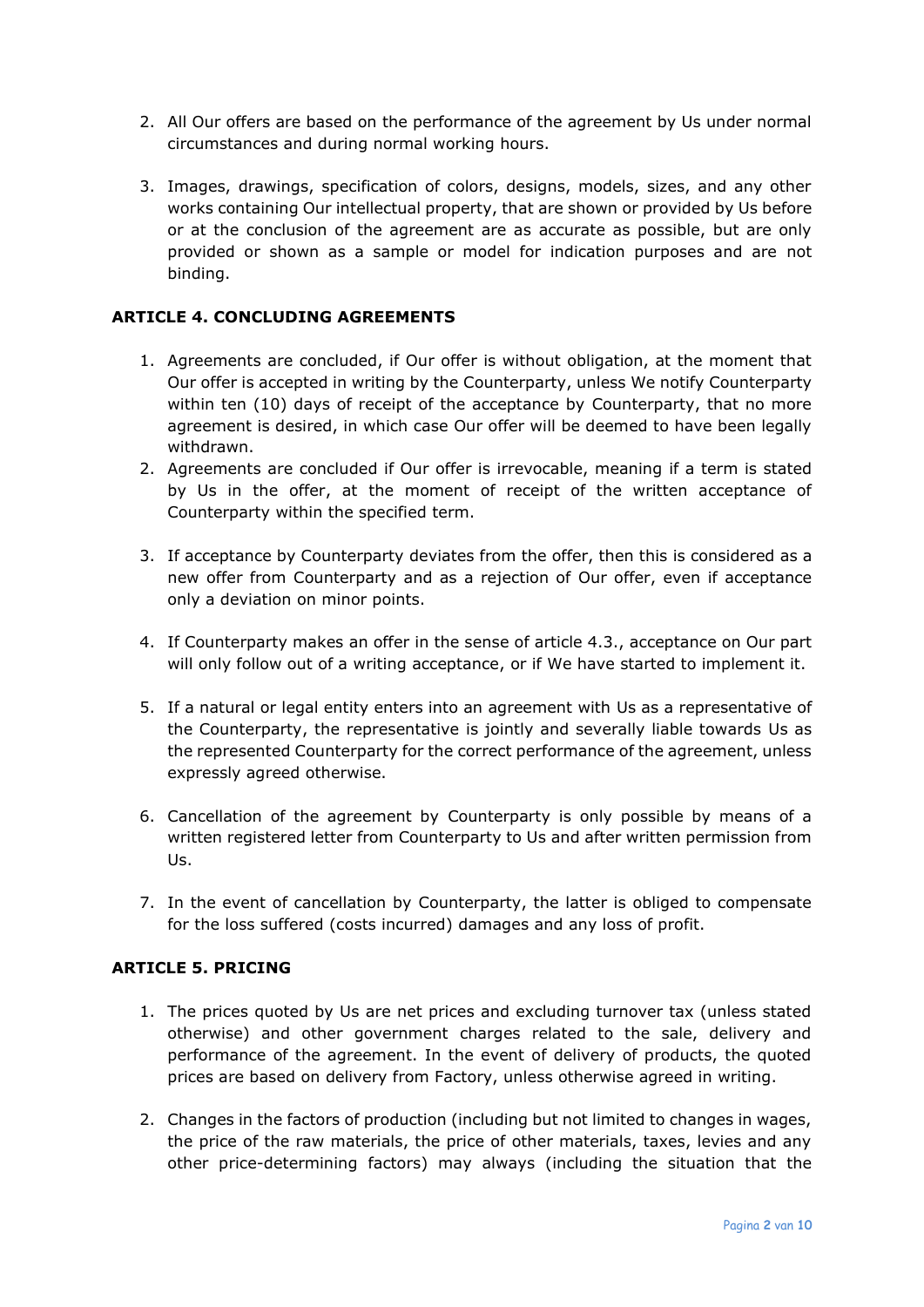aforementioned changes in the price-determining factors were already foreseeable at the time the agreement was concluded) be passed on by Us to Counterparty.

- 3. In case the application of sub. 5.2 should lead to a price increase of ten percent (10%) or more at a time and the price increase does not result from changes to the applicable law, Counterparty has the right to dissolve the agreement by registered letter within one (1) week after We have announced that We will increase the agreed price.
- 4. If Counterparty is a consumer and there is a purchase agreement, he can, if a price increase takes place during the first three months after entering into the agreement, terminate the agreement in writing, within fourteen (14) days after We notify the consumer of the price increase. Unless a delivery period of more than three (3) months has been agreed with Us or the price increase ensues from changes in the applicable law.
- 5. Unless otherwise agreed in writing, delivery costs, assembly, service costs and costs for shipping, transport and unloading, and any other costs related to the delivery of the agreed goods are not included in Our prices.
- 6. If Counterparty is a consumer and there is a purchase agreement, the delivery costs will be borne by Us. If it concerns a delivery with a combined value of less than seven hundred euro ( $\epsilon$  700.00), consumer will be charged for shipping and administration costs.
- 7. Costs of loading and unloading, storage, transport of products, parts, materials, models, tools or other products and instructions made available to Counterparty can be separately charged to Counterparty.
- 8. If Counterparty is a consumer and there is a purchase agreement, the costs as specified in sub. 5.6, with the exception of the delivery costs and in sub. 5.7, are charged by Us to the consumer, when entering into the agreement. These costs are stated separately or information is provided by Us on the basis of which these costs are calculated by Us.
- 9. Costs arising because Counterparty has failed to enable Our performance under the agreement and in the event of circumstances that can be attributed to Counterparty as a result of which costs have been incurred by Us, will be charged by Us to the Counterparty.
- 10. Default on the part of Counterparty will put an end to Our default if We are in default. During the default of Counterparty, the latter is not authorized to take enforcement measures. Costs arising because Counterparty is in default will be charged by Us.

# **ARTICLE 6. DELIVERY**

1. Delivery takes place from Our Factory, unless otherwise agreed in writing, and at the times set by Us, which times will be stated by Us to Counterparty in time. Counterparty is obliged to be able and available for receiving the product at the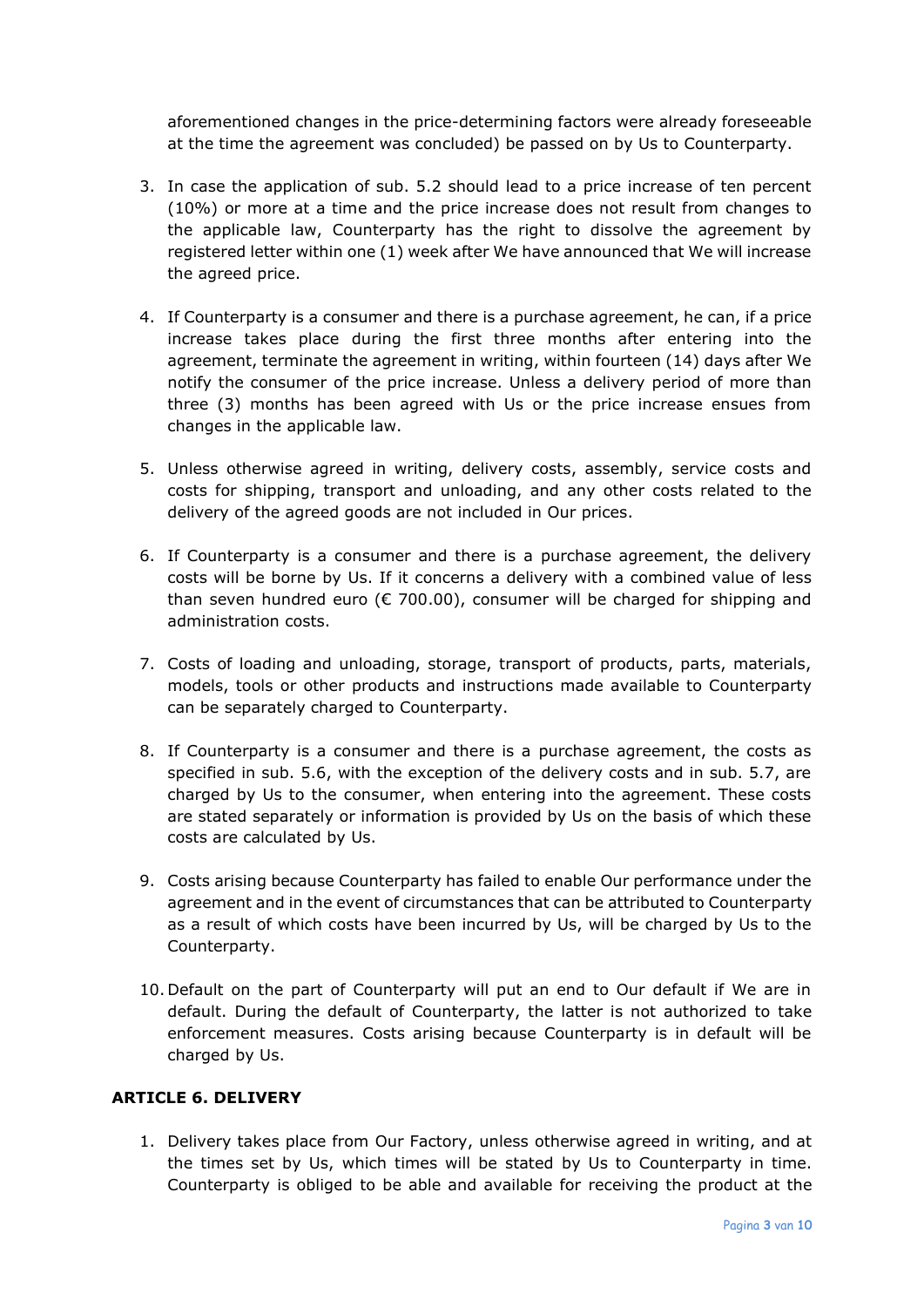agreed times, in the absence of which all resulting costs (including but not limited to building, freight and storage costs) will be charged to Counterparty in accordance with Our or locally applicable rate.

- 2. Stated delivery times are not to be regarded as deadlines, unless otherwise agreed in writing. In the event of late delivery, We must beforehand be given written notice of default, stating a reasonable term of performance. A reasonable term is in any case the term that is regarded as reasonable in the industry.
- 3. The stated delivery times are based on the working conditions applicable at the time of the conclusion of the agreement and on timely delivery of the materials, parts or products ordered by Us for the execution of the work obtained from third parties.
- 4. Small deviations from samples or models, as mentioned in sub. 3.3 are permissible and We are entitled to deliver the products with these deviations, provided they are of the agreed quality and quality, to Counterparty, which delivery is to be accepted by Counterparty.
- 5. The risk of the product is transferred to Counterparty at the time of delivery, even if ownership of the product has not yet been transferred by Us.
- 6. If Counterparty is a consumer and the product is transported by Us, the risk of the product is transferred to Counterparty upon delivery.
- 7. Default of Counterparty will put an end to Our default if We are in default.
- 8. Transport costs are at the expense and risk of Counterparty unless otherwise agreed in writing.
- 9. If Counterparty is a consumer and there is a purchase agreement, the provisions of sub. 6.9 not applicable and the provisions of sub 5.8 apply.
- 10. The delivery period only starts if Counterparty has provided Us with all information and material to be provided by him.

# **ARTICLE 7. COMPLAINTS**

- 1. Counterparty is obliged to inspect the products as soon as they have been received by him, to determine whether the products are in order and to determine, if the products have been manufactured by Us, whether they have been manufactured in accordance with the agreement.
- 2. Any complaints, both regarding the products delivered by Us, and with regarding to be invoiced amounts, must be sent to Us in writing within ten (10) working days after receipt of the products and if Counterparty has received an invoice within 5 days of receipt of the invoice. submitted, stating precisely the defects to which the complaint relates as well as submitting the complaint slip attached by Us to the product.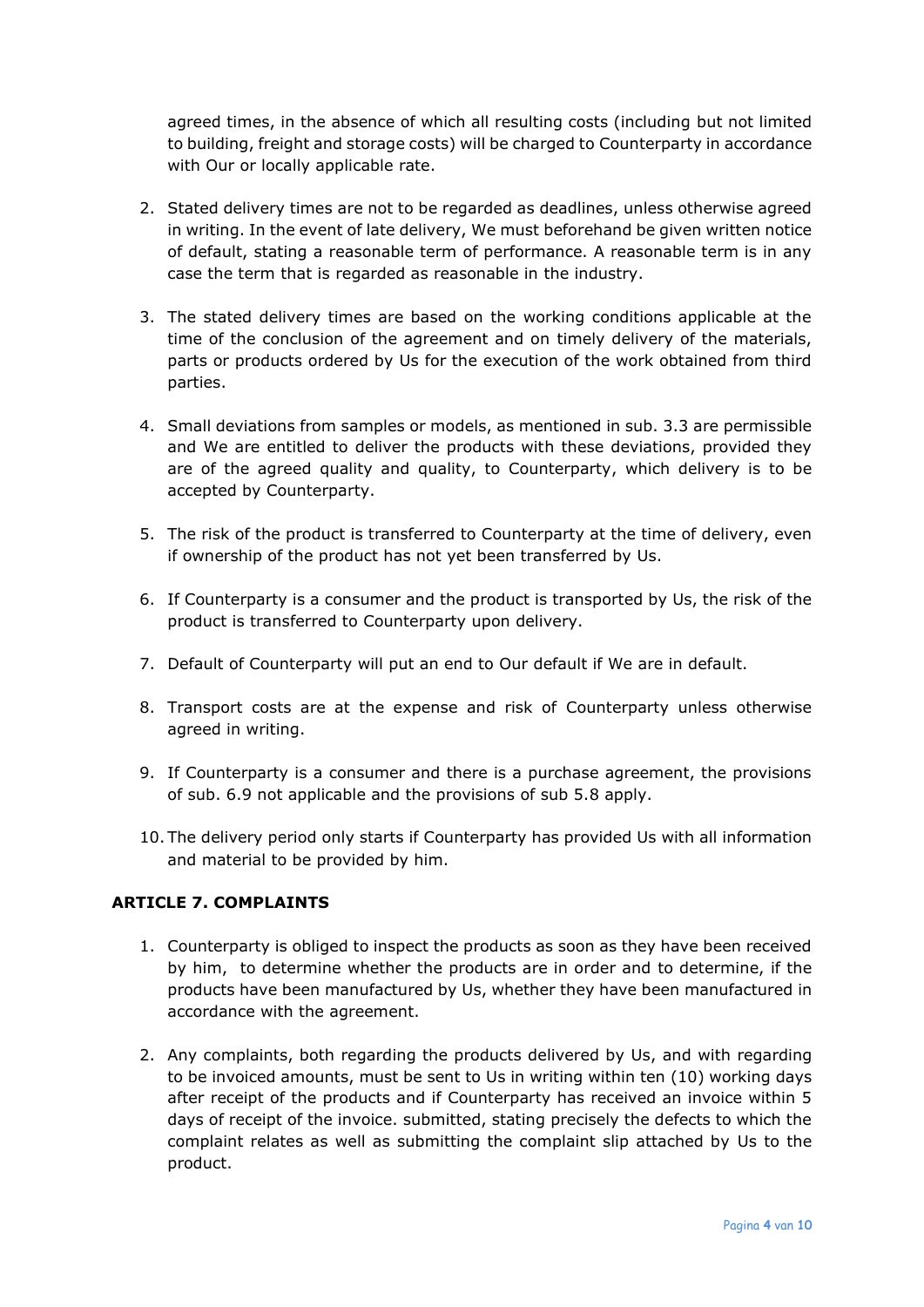- 3. If it is not reasonably possible to detect the defect within the aforementioned period, Counterparty must submit a written complaint to Us within five (5) working days after it has discovered or could reasonably have discovered the defect.
- 4. Minor and customary deviations or Minor and customary differences in quality, quantity, size, model or finish cannot constitute grounds for complaints.
- 5. Complaints regarding a particular product do not affect the obligations of Counterparty with regard to other products and parts of the agreement.
- 6. If Counterparty provides information on the basis of which We produce, deliver or measure the product, Counterparty guarantees the correctness of the information. We are never obliged to make changes, additions or improvements to the product, nor are We liable for damage if the product contains deviations or defects as a result of incorrect or incomplete information provided by Counterparty.

# **ARTICLE 8. PAYMENT**

- 1. Unless otherwise agreed in writing, payment by Counterparty must be concluded via bank transfer, within thirty (30) days after the invoice date. This is a strict deadline, upon expiry of which Counterparty is in default.
- 2. Counterparty is in all cases, even if the costs arising from the agreement concluded with Us are fully or partially paid by a health insurer, liable for full and timely payment of these costs.
- 3. Discounts are not permitted, unless otherwise agreed in writing.
- 4. If Counterparty is not a consumer, settlement is not permitted, unless otherwise agreed in writing.
- 5. Payment must be concluded in Euro's or, if agreed in writing, in foreign currency at the exchange rate of the agreed day. In case no day has been agreed upon, payment must be made in Euro's at the exchange rate on the day of payment.
- 6. In case of non-payment, within the limits specified in sub. 8.1, over the aforementioned periods, contractual interest is due equal to an interest rate of 1% per month, or statutory interest if this is higher, whereby part of the month is counted as a full month, starting on the first day of the in sub. 8.1 mentioned payment terms.
- 7. In case of non-payment within the sub. 8.1, We reserve the right to increase the amount owed by Counterparty with collection costs, as set out by the applicable law and court.
- 8. The payments made by Counterparty always serve to settle all interest and costs owed and subsequently for claims under the agreement that have been due and payable the longest, even if Counterparty states that the payment supervises another claim.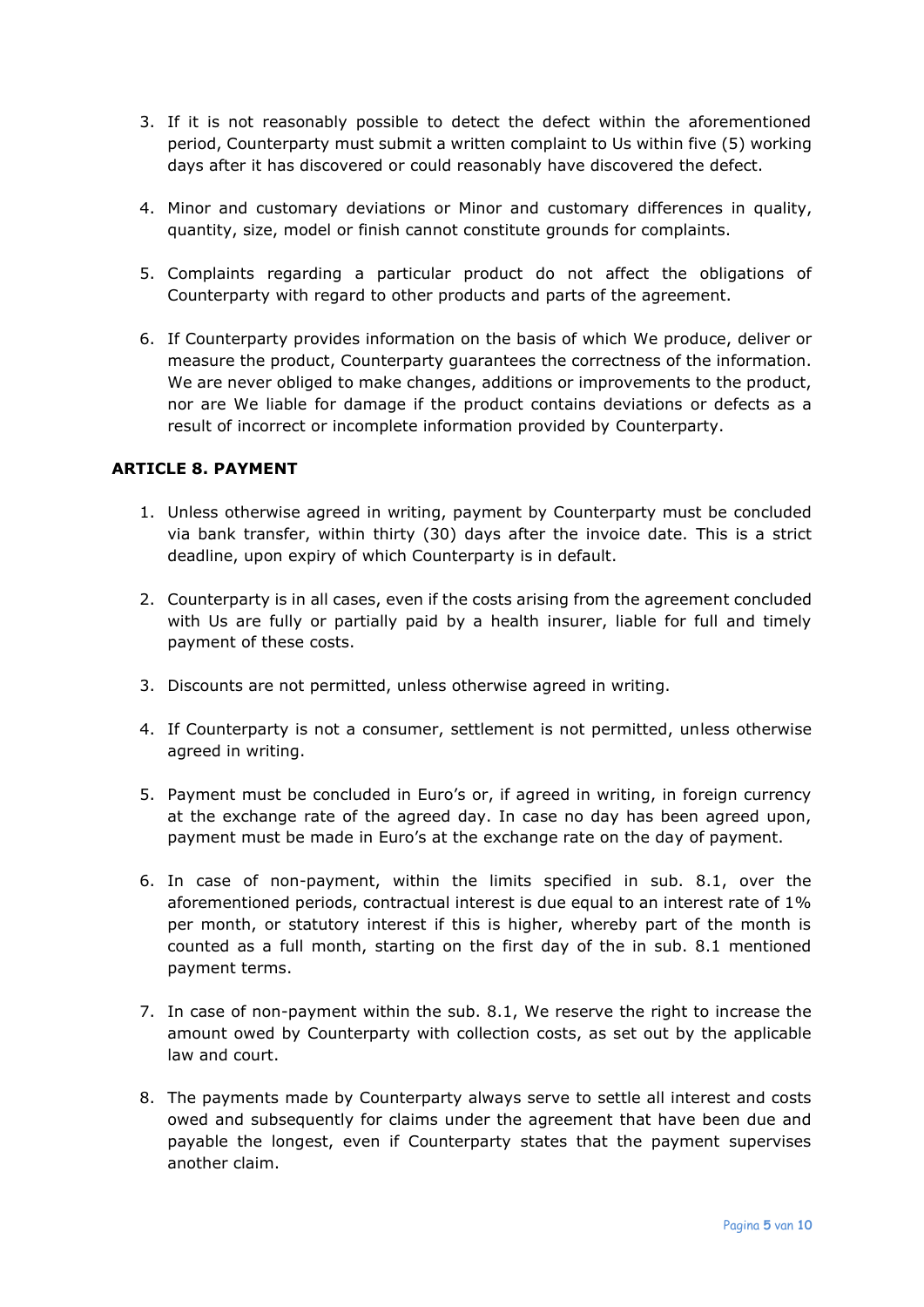- 9. Counterparty is not entitled on the basis of alleged defects in the product and for any other reason whatsoever to refuse or suspend the fulfillment of its payment obligation, unless the defect is recognized as such by Us, in which case Counterparty is entitled to withhold payment of up to fifteen percent (15%) of the value of the product(s) concerned, until the defect has been remedied.
- 10. The provisions of sub. 8.9 do not apply if Counterparty is a consumer.
- 11. In the event of liquidation, insolvency, bankruptcy or suspension of payments of Counterparty, the obligations of Counterparty will be immediately due and payable.
- 12. We reserve the right to demand payment in advance concerning all or a part of the purchase price. If Counterparty is a consumer, no advance payment of more than half of the purchase price will be required.

### **ARTICLE 9. SUSPENSION AND RETENTION**

- 1. We are authorized to suspend Our performance or further performance, if Counterparty does not meet its obligations, before or after Our obligations are to be performed, or if after the conclusion of the agreement information has come to Our knowledge, giving Us good reason to fear that Counterparty will not fulfill its obligations, not including deviating mandatory legal provisions.
- 2. At all times We have the right to demand from Counterparty to provide security right for the fulfillment of all its obligations under the agreement and Counterparty it obligated to provide these securities at once. This provision applies regardless of whether credit has been stipulated.
- 3. If Counterparty is a consumer and there is a purchase agreement, the security as determined in sub. 9.2 not exceed half the purchase price.
- 4. We can exercise the right of retention on all products to which the execution of the agreement relates and which We hold for Counterparty in the context of the agreement, when Counterparty does not pay any and all costs or payment associated with the execution of the agreement or other agreements concluded with Counterparty resulting from arrangements that We have regularly made with Counterparty, do not comply in whole or in part.
- 5. The provisions of sub 9.4. also applies with regard to the costs that We have had to incur in respect of the care that We must observe with regard to the matter.
- 6. We reserve the right to claim against the products referred to in sub. 9.4 to recover with priority over all against whom the right of retention can be invoked.

## **ARTICLE 10. RESERVATION OF OWNERSHIP**

1. Products delivered or to be delivered by Us remain Our property, until Counterparty has fulfilled all obligations with regard to products delivered or to be delivered by Us to Counterparty under the agreement, as well as the claims due to failure to comply with such agreement explicitly not allowed to pledge these products.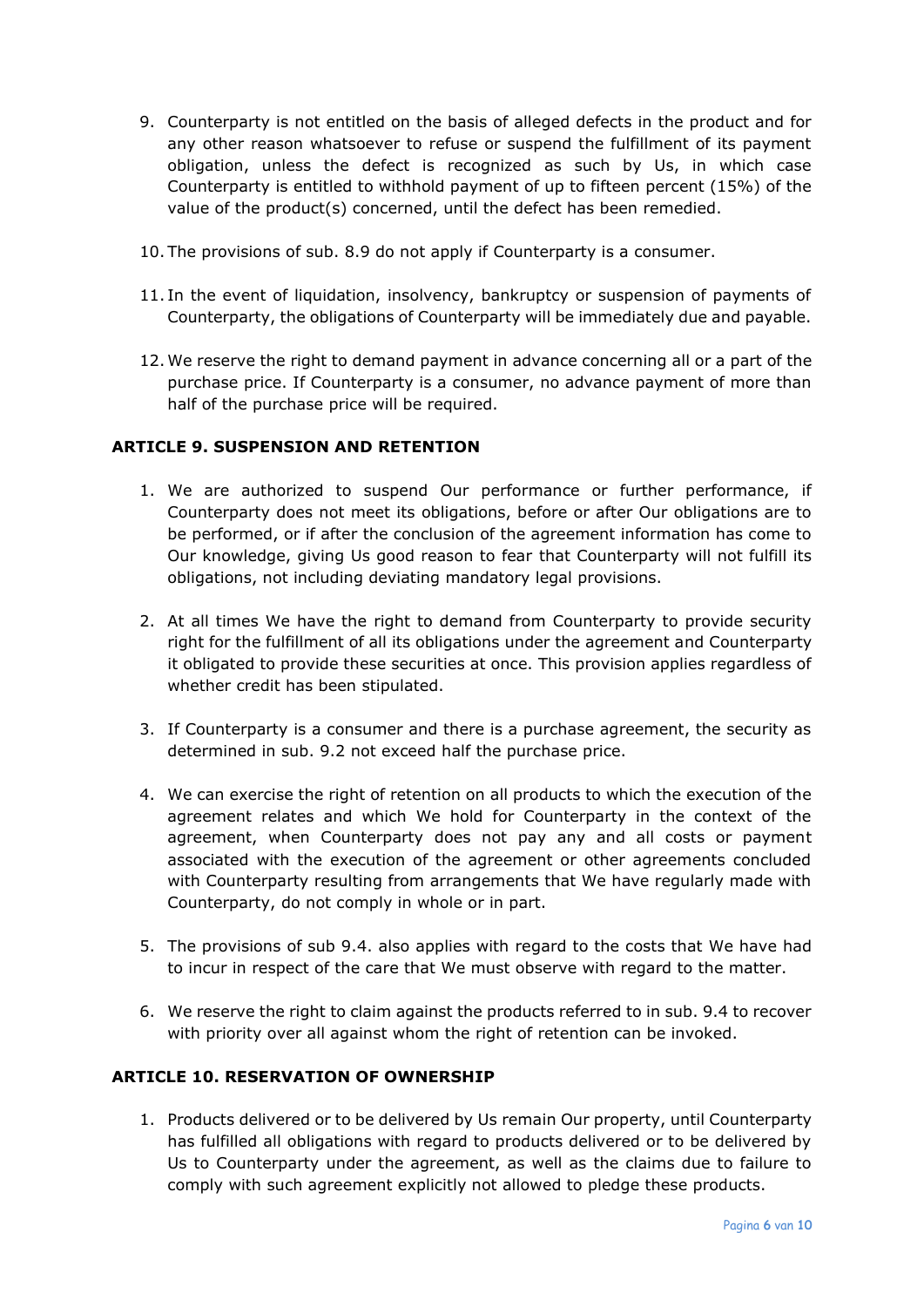- 2. If third parties wish to establish or assert any right to the products delivered under retention of title, Counterparty is obliged to inform Us of this as soon as can reasonably be expected.
- 3. Counterparty is obliged on Our first request:
	- i. to insure the products delivered subject to retention of title and to keep them insured against fire, explosion and water damage, as well as against theft, and to make the policy of these insurance policies available for inspection.
	- ii. To pledge all claims of Counterparty against insurers with regard to the products delivered under retention of title to Us in the manner prescribed in Article 3: 239 of the Dutch Civil Code.
	- iii. To pledge to Us the claims that Counterparty obtains against its customers when selling, in the context of its normal business operations, products delivered by Us under retention of title, in the manner prescribed in Article 3: 239 of the Dutch Civil Code.
	- iv. To mark the products delivered under retention of title as Our property.
	- v. To cooperate in other ways with all reasonable measures that We wish to take to protect Our right of ownership with regard to the products and which do not unreasonably hinder Counterparty in the normal course of its business.
- 4. We are not obliged to indemnify Counterparty for its liability as holder of the product.
- 5. Counterparty indemnifies Us against claims that third parties have against Us that can be related to the retention of title made.
- 6. If Counterparty does not fulfill its obligations or there is well-founded fear that it will not do so, We reserve the right to deliver the products to which it is mentioned in sub. 10.1 referred to retention of title rests with Counterparty or third parties who keep the product for Counterparty or have them removed. Counterparty is obliged to cooperate fully in this respect under penalty of a fine of 10% of the amount owed by it per day.

### **ARTICLE 11. WARRANTY**

- 1. We guarantee for a period of six (6) months after delivery of the product that the production and quality of the delivered product is sound under normal Use.
- 2. Warranty as stated in sub 11.1. does not apply if the defects are the result of normal wear and tear, incorrect operation or improper handling, abuse, Use contrary to the instructions given by Us, negligence, accident, failure to comply with the maintenance instructions, normal maintenance care or the product has been repaired or modified without Our prior written consent.
- 3. Our obligations under the guarantee as given and sub. 11.1. do not go further than repairing or replacing a product or part thereof free of charge, this is at Our discretion and within a reasonable term to be determined by Us.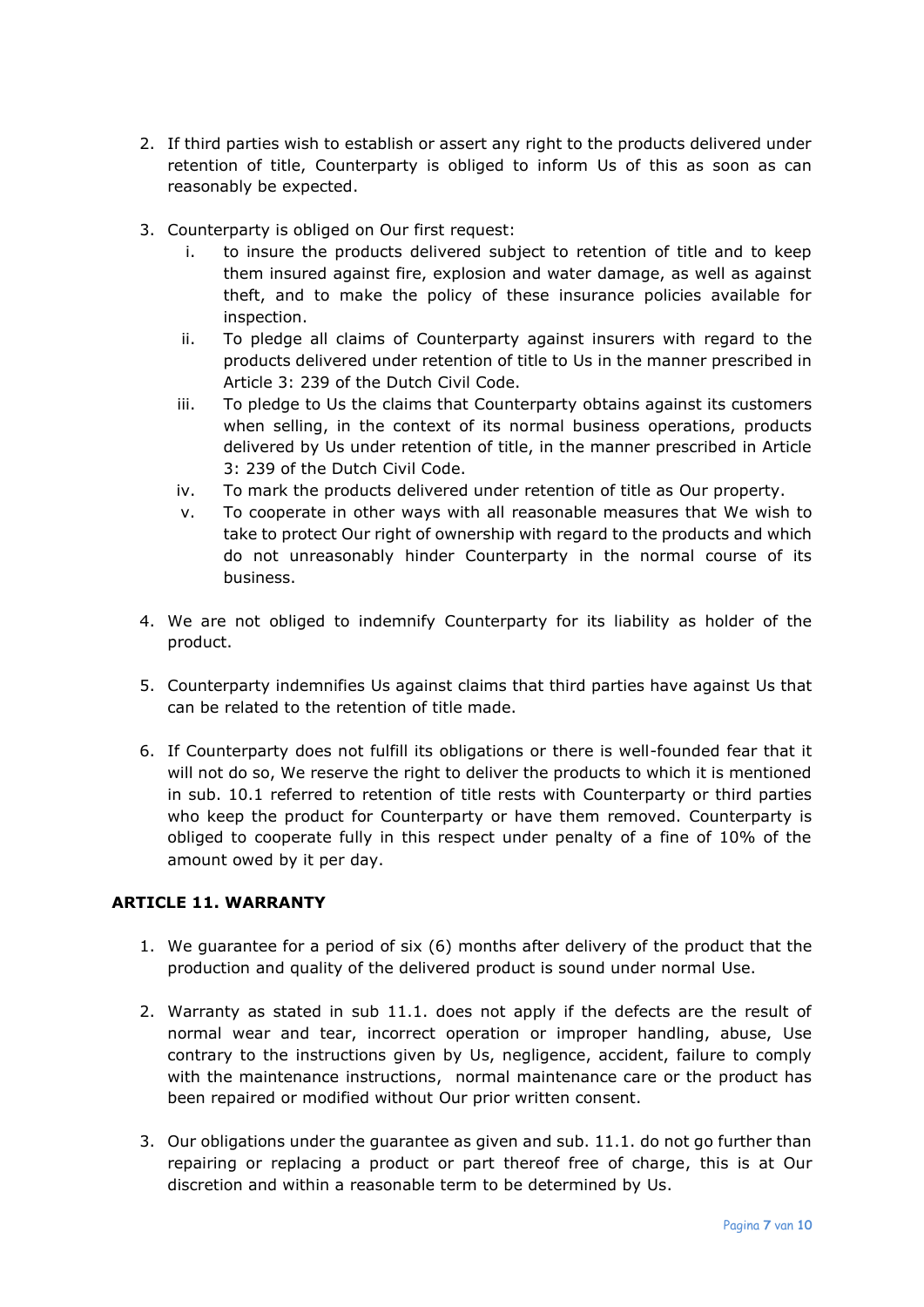- 4. Transport costs of the products in connection with the forwarding will only be borne by Us if the transport takes place on Our behalf and at Our request.
- 5. Contrary to sub 11.3, sanitary facilities or products that are made to measure or that are worn directly on the skin will never be replaced by Us, unless this is a warranty issue.
- 6. The in sub. 11.5 The aforementioned facilities or products will not be received by Us if they are returned by Counterparty.
- 7. Counterparty is obliged, at Our request, to give Us the opportunity to have an investigation carried out by an expert to be designated by Us as a result of its reliance on the guarantee, failing which the right to the guarantee will lapse. The judgment of this expert will be binding for both parties. The costs of the aforementioned expertise are for the account of Counterparty if the guarantee invoked by him proves to be unfounded; if the appeal turns out to be unjustified, We will bear the costs of the expertise.
- 8. The guarantee scheme as stated in this article applies, unless otherwise agreed with Us in writing.
- 9. Worn or Used items cannot be exchanged.

## **ARTICLE 12. LIABILITY**

- 1. Without prejudice to the provisions of Article 11, We are not liable for damages, unless it is due to intent or gross negligence on the part of Us or Our managerial subordinates.
- 2. If We should be liable for damages and these damages are not due to intent or gross negligence on the part of Us or one of Our managerial subordinates, Our liability is always limited to direct damages to goods or persons and it never extends to any business interruption or other consequential loss, including loss of income.
- 3. In the event that We should be liable for damages, and these damages are not due to intent or gross negligence on the part of Us or one of Our managerial subordinates, Our liability is further limited to that damage and a maximum of those amounts against which We are insured, or should reasonably have been insured in view of the customs applicable in the industry.
- 4. Insofar as the provisions of sub. 12.3 cannot be a yardstick for a limitation of Our liability (e.g. because We have not taken out insurance and insurance is not customary either), then We will moderate the damages to be compensated if the price to be paid by Counterparty is small in relation to the extent of the damages suffered.
- 5. The provisions of sub 12.3 and 12.4 only apply insofar as Our liability under the law or agreement (including the provisions in these Terms) is not already limited further than from the mere application of sub 12.3 or sub. 12.4 would follow.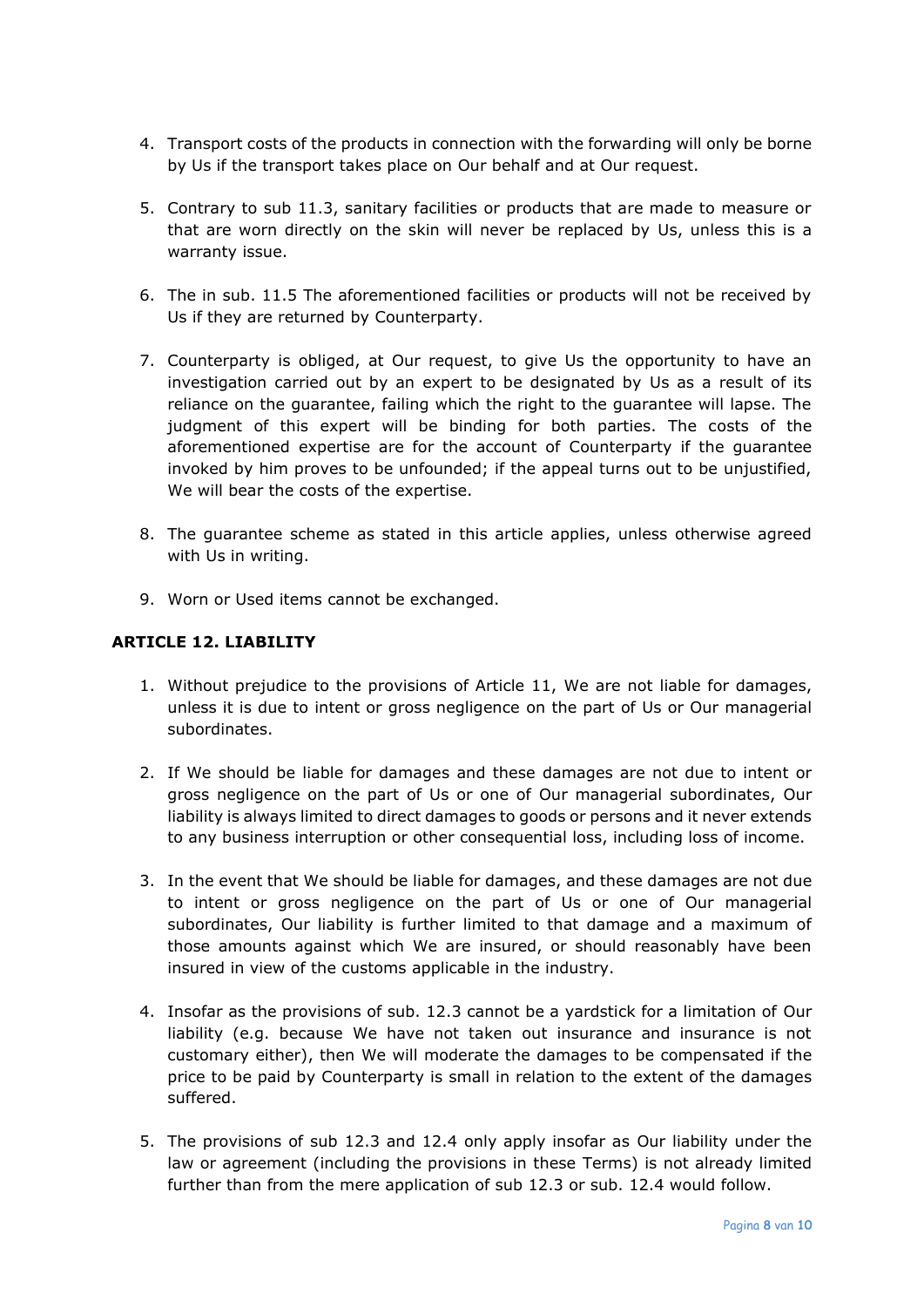6. If Counterparty is a consumer, Our liability is subject to the statutory provisions and the liability as well as the scope and level of the liability are limited thereto.

# **ARTICLE 13. FORCE MAJEURE**

- 1. If force majeure delays or prevents the execution of the agreement, both We and Counterparty are entitled to dissolve the agreement in writing, without this giving Counterparty any claim to compensation, except insofar as We would gain an advantage as a result of this dissolution, that We would not have had if the agreement was properly fulfilled.
- 2. Force majeure on Our part includes but is not limited to; any circumstance beyond Our control, which prevents the normal performance of the agreement. Such circumstances caused by force majeure include in any case: failure for any reason whatsoever with delivery from Our own suppliers, strikes, lockouts, disruption of energy supplies, traffic disruptions, machine breakdown, government measures, as well as the consequences thereof, loss or damage during transport etc.

### **ARTICLE 14. DISSOLUTION**

- 1. If Counterparty does not, not timely or not properly despite a summons stating a reasonable term, comply with any (payment) obligation arising from any agreement concluded with Us, as well as in the event of suspension of payment, application for suspension of payment, bankruptcy, administration or liquidation of the company of Counterparty, We shall be entitled to dissolve the agreement or part thereof without notice of default and without judicial intervention.
- 2. If the provisions of sub. 14.1 occurs and Counterparty enjoys an advantage that he would not have had had it properly performed, We are entitled to compensation for Our damage in the amount of this advantage.

### **ARTICLE 15. INTELLECTUAL PROPERTY AND CONFIDENTIALITY**

- 1. Unless otherwise agreed in writing, We retain all intellectual property rights, including but not limited to copyright, patent law, trademark law, drawings, writings, carriers with data or other information, quotations, images, sketches, models, and models.
- 2. The in sub. 15.1 mentioned intellectual property rights may not be copied, modified, published or Used in any other way without Our written permission.
- 3. Counterparty will observe secrecy with regard to confidential information about Us made available to it. Confidential information is in any case understood to mean that to which sub. 15.1 relates, as well as Our non-public company data. Counterparty is held to impose a written obligation of confidentiality on its personnel and third parties involved in the implementation of this agreement with the purport of this provision.